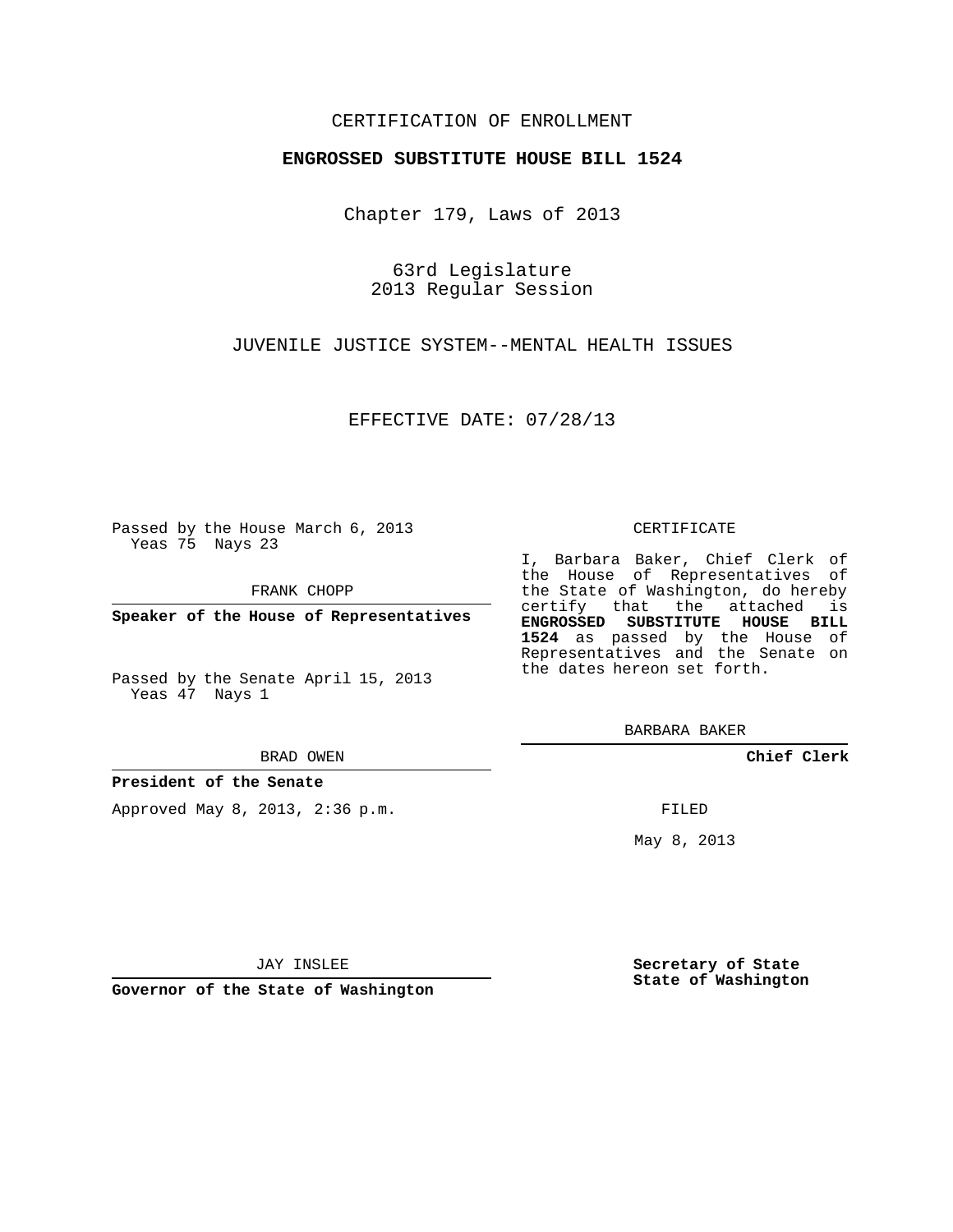# **ENGROSSED SUBSTITUTE HOUSE BILL 1524** \_\_\_\_\_\_\_\_\_\_\_\_\_\_\_\_\_\_\_\_\_\_\_\_\_\_\_\_\_\_\_\_\_\_\_\_\_\_\_\_\_\_\_\_\_

\_\_\_\_\_\_\_\_\_\_\_\_\_\_\_\_\_\_\_\_\_\_\_\_\_\_\_\_\_\_\_\_\_\_\_\_\_\_\_\_\_\_\_\_\_

Passed Legislature - 2013 Regular Session

# **State of Washington 63rd Legislature 2013 Regular Session**

**By** House Early Learning & Human Services (originally sponsored by Representatives Roberts, Clibborn, Goodman, Maxwell, Kagi, Orwall, Appleton, Ryu, Ormsby, Jinkins, Fey, and Bergquist)

READ FIRST TIME 02/20/13.

 AN ACT Relating to juvenile mental health diversion and disposition strategies; amending RCW 13.40.070, 13.40.080, and 13.40.127; adding a new section to chapter 13.40 RCW; and creating a new section.

BE IT ENACTED BY THE LEGISLATURE OF THE STATE OF WASHINGTON:

 NEW SECTION. **Sec. 1.** The legislature finds that the large number of youth involved in the juvenile justice system with mental health challenges is of significant concern. Access to effective treatment is critical to the successful treatment of youth in the early stages of their contact with the juvenile justice system. Such access may prevent further involvement in the system after an initial contact or assist a youth in avoiding any further contact with the juvenile justice system altogether. There is growing evidence that mental health diversion strategies, in particular, are effective in connecting youth with needed treatment and preventing additional offending behaviors. These strategies allow a continuum of opportunities for connecting youth who may be facing a mental illness or disorder to community mental health services at multiple decision points, such as law enforcement diversion, prosecutor diversion, court-based diversion, and court disposition. The effective use of these strategies can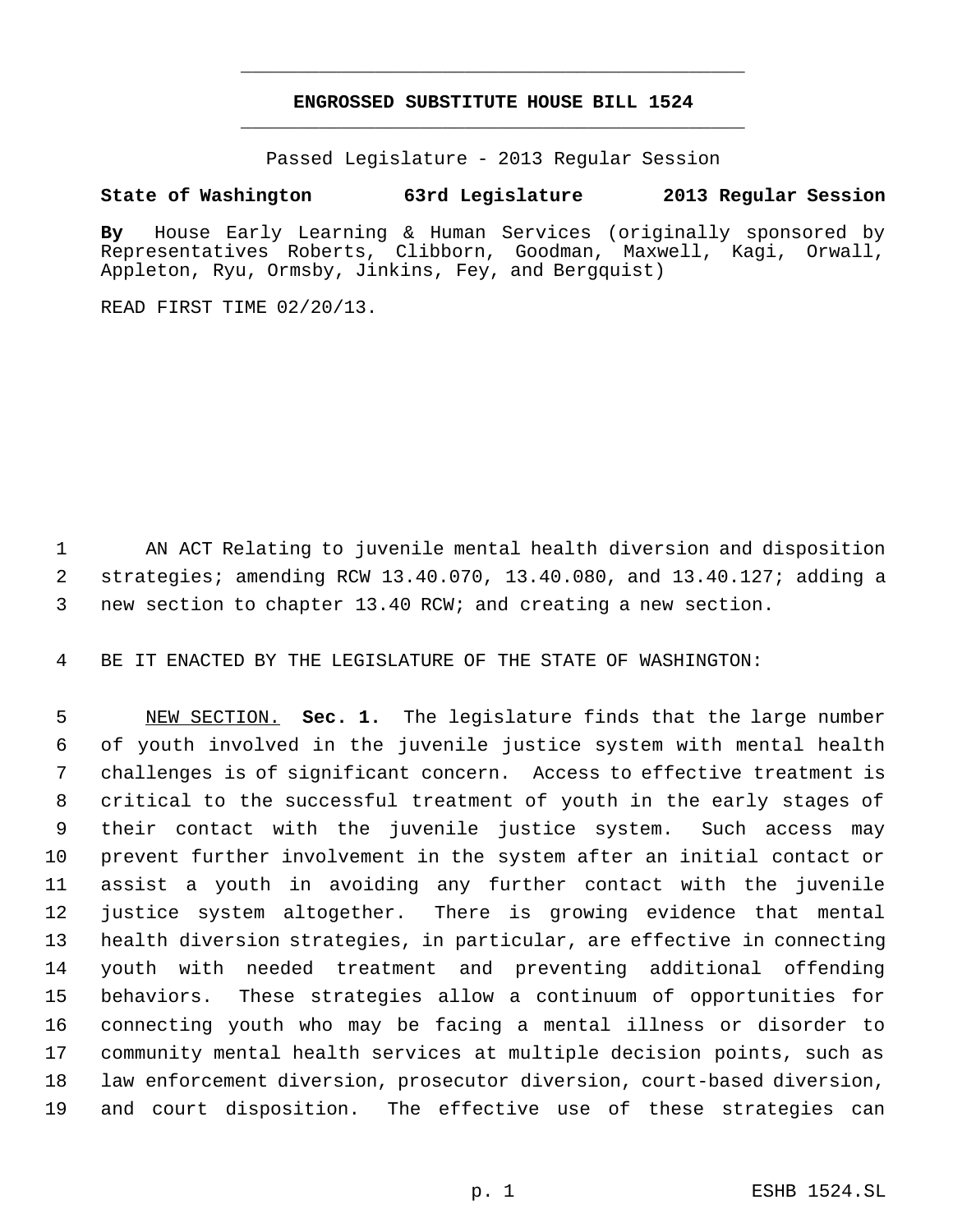result not only in significant cost savings for the juvenile justice system, but can create the benefit of improved lives of the youth who face mental health challenges and barriers.

 NEW SECTION. **Sec. 2.** A new section is added to chapter 13.40 RCW to read as follows:

 (1) When a police officer has reasonable cause to believe that a juvenile has committed acts constituting a nonfelony crime that is not a serious offense as identified in RCW 10.77.092, and the officer believes that the juvenile suffers from a mental disorder, and the local prosecutor has entered into an agreement with law enforcement regarding the detention of juveniles who may have a mental disorder, the arresting officer, instead of taking the juvenile to the local juvenile detention facility, may take the juvenile to:

 (a) An evaluation and treatment facility as defined in RCW 71.34.020 if the facility has been identified as an alternative location by agreement of the prosecutor, law enforcement, and the mental health provider;

 (b) A facility or program identified by agreement of the prosecutor and law enforcement; or

 (c) A location already identified and in use by law enforcement for the purpose of mental health diversion.

 (2) For the purposes of this section, an "alternative location" means a facility or program that has the capacity to evaluate a youth and, if determined to be appropriate, develop a behavioral health intervention plan and initiate treatment.

 (3) If a juvenile is taken to any location described in subsection (1)(a) or (b) of this section, the juvenile may be held for up to twelve hours and must be examined by a mental health professional within three hours of arrival.

 (4) The authority provided pursuant to this section is in addition to existing authority under RCW 10.31.110.

 **Sec. 3.** RCW 13.40.070 and 2010 c 289 s 7 are each amended to read as follows:

 (1) Complaints referred to the juvenile court alleging the commission of an offense shall be referred directly to the prosecutor.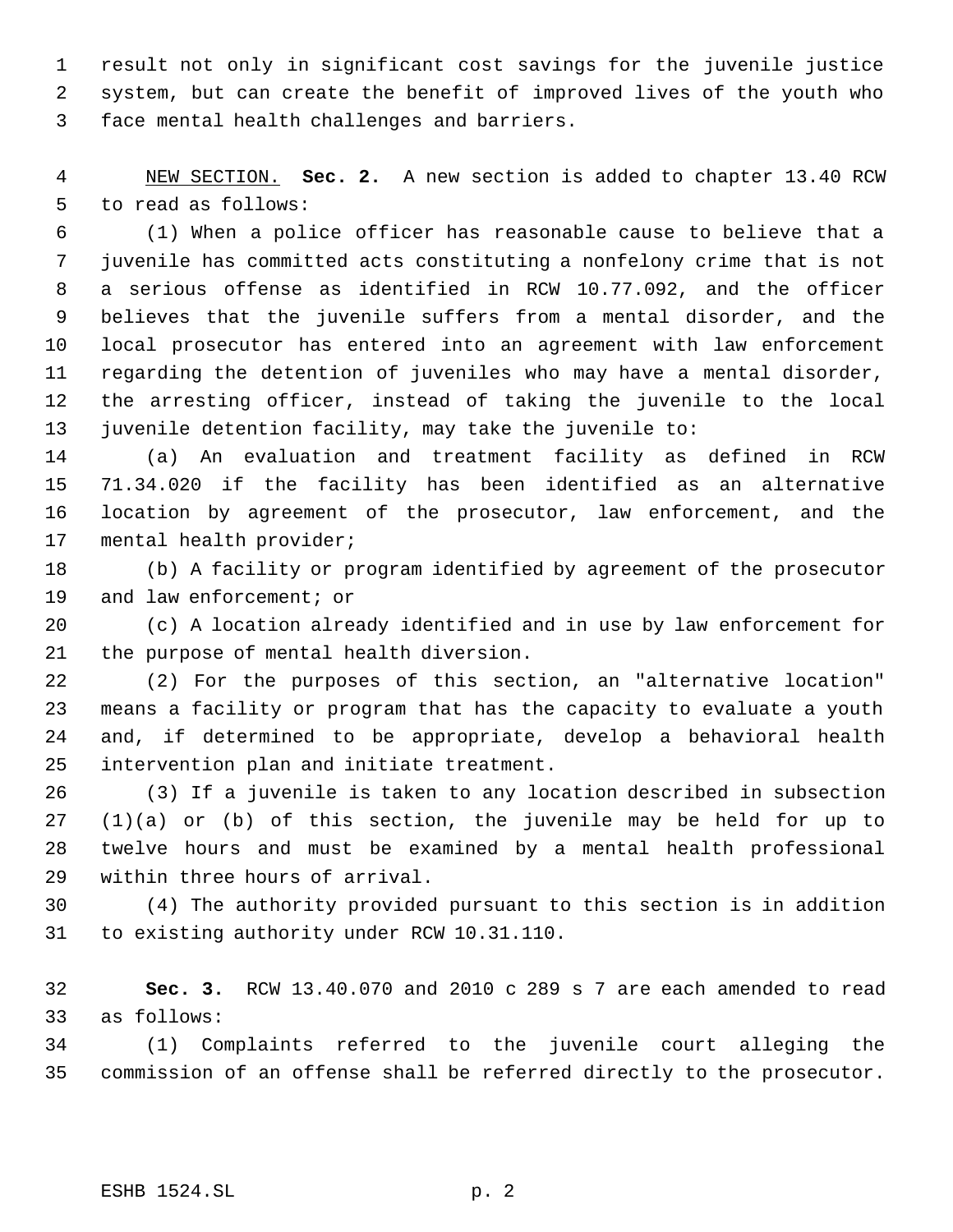The prosecutor, upon receipt of a complaint, shall screen the complaint to determine whether:

 (a) The alleged facts bring the case within the jurisdiction of the court; and

 (b) On a basis of available evidence there is probable cause to believe that the juvenile did commit the offense.

 (2) If the identical alleged acts constitute an offense under both the law of this state and an ordinance of any city or county of this state, state law shall govern the prosecutor's screening and charging decision for both filed and diverted cases.

 (3) If the requirements of subsections (1)(a) and (b) of this section are met, the prosecutor shall either file an information in juvenile court or divert the case, as set forth in subsections (5), (6), and (8) of this section. If the prosecutor finds that the requirements of subsection (1)(a) and (b) of this section are not met, the prosecutor shall maintain a record, for one year, of such decision and the reasons therefor. In lieu of filing an information or diverting an offense a prosecutor may file a motion to modify community supervision where such offense constitutes a violation of community supervision.

 (4) An information shall be a plain, concise, and definite written statement of the essential facts constituting the offense charged. It shall be signed by the prosecuting attorney and conform to chapter 10.37 RCW.

 (5) Except as provided in RCW 13.40.213 and subsection (7) of this section, where a case is legally sufficient, the prosecutor shall file an information with the juvenile court if:

 (a) An alleged offender is accused of a class A felony, a class B felony, an attempt to commit a class B felony, a class C felony listed in RCW 9.94A.411(2) as a crime against persons or listed in RCW 9A.46.060 as a crime of harassment, or a class C felony that is a violation of RCW 9.41.080 or 9.41.040(2)(a)(iii); or

 (b) An alleged offender is accused of a felony and has a criminal history of any felony, or at least two gross misdemeanors, or at least two misdemeanors; or

 (c) An alleged offender has previously been committed to the department; or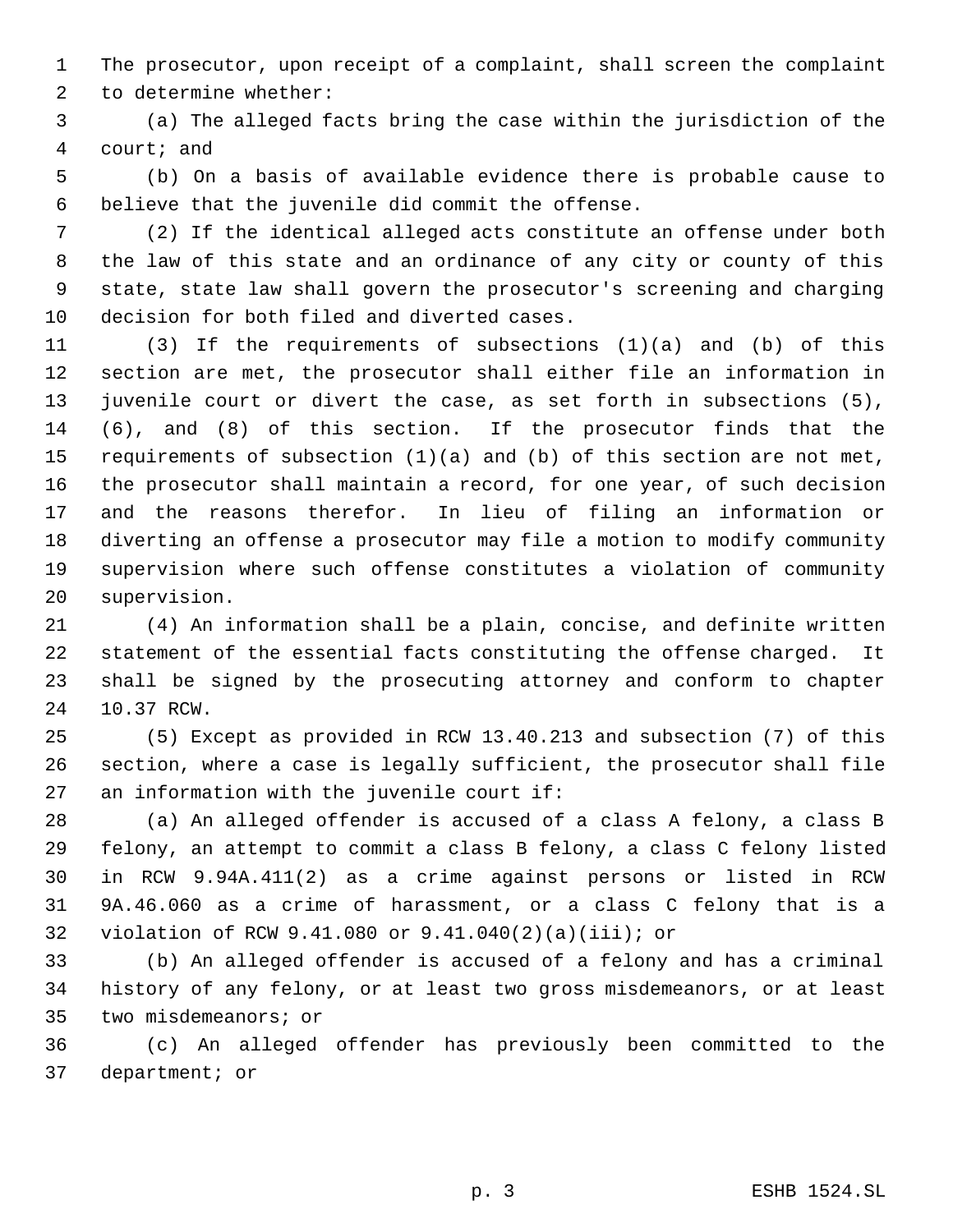(d) An alleged offender has been referred by a diversion unit for prosecution or desires prosecution instead of diversion; or

3 (e) An alleged offender has ((two)) three or more diversion agreements on the alleged offender's criminal history; or

 (f) A special allegation has been filed that the offender or an accomplice was armed with a firearm when the offense was committed.

 (6) Where a case is legally sufficient the prosecutor shall divert the case if the alleged offense is a misdemeanor or gross misdemeanor or violation and the alleged offense is the offender's first offense or violation. If the alleged offender is charged with a related offense that must or may be filed under subsections (5) and (8) of this section, a case under this subsection may also be filed.

 (7) Where a case is legally sufficient to charge an alleged offender with either prostitution or prostitution loitering and the alleged offense is the offender's first prostitution or prostitution loitering offense, the prosecutor shall divert the case.

 (8) Where a case is legally sufficient and falls into neither subsection (5) nor (6) of this section, it may be filed or diverted. In deciding whether to file or divert an offense under this section the prosecutor shall be guided only by the length, seriousness, and recency of the alleged offender's criminal history and the circumstances surrounding the commission of the alleged offense.

 (9) Whenever a juvenile is placed in custody or, where not placed in custody, referred to a diversion interview, the parent or legal guardian of the juvenile shall be notified as soon as possible concerning the allegation made against the juvenile and the current status of the juvenile. Where a case involves victims of crimes against persons or victims whose property has not been recovered at the time a juvenile is referred to a diversion unit, the victim shall be notified of the referral and informed how to contact the unit.

 (10) The responsibilities of the prosecutor under subsections (1) through (9) of this section may be performed by a juvenile court probation counselor for any complaint referred to the court alleging the commission of an offense which would not be a felony if committed by an adult, if the prosecutor has given sufficient written notice to the juvenile court that the prosecutor will not review such complaints. (11) The prosecutor, juvenile court probation counselor, or diversion unit may, in exercising their authority under this section or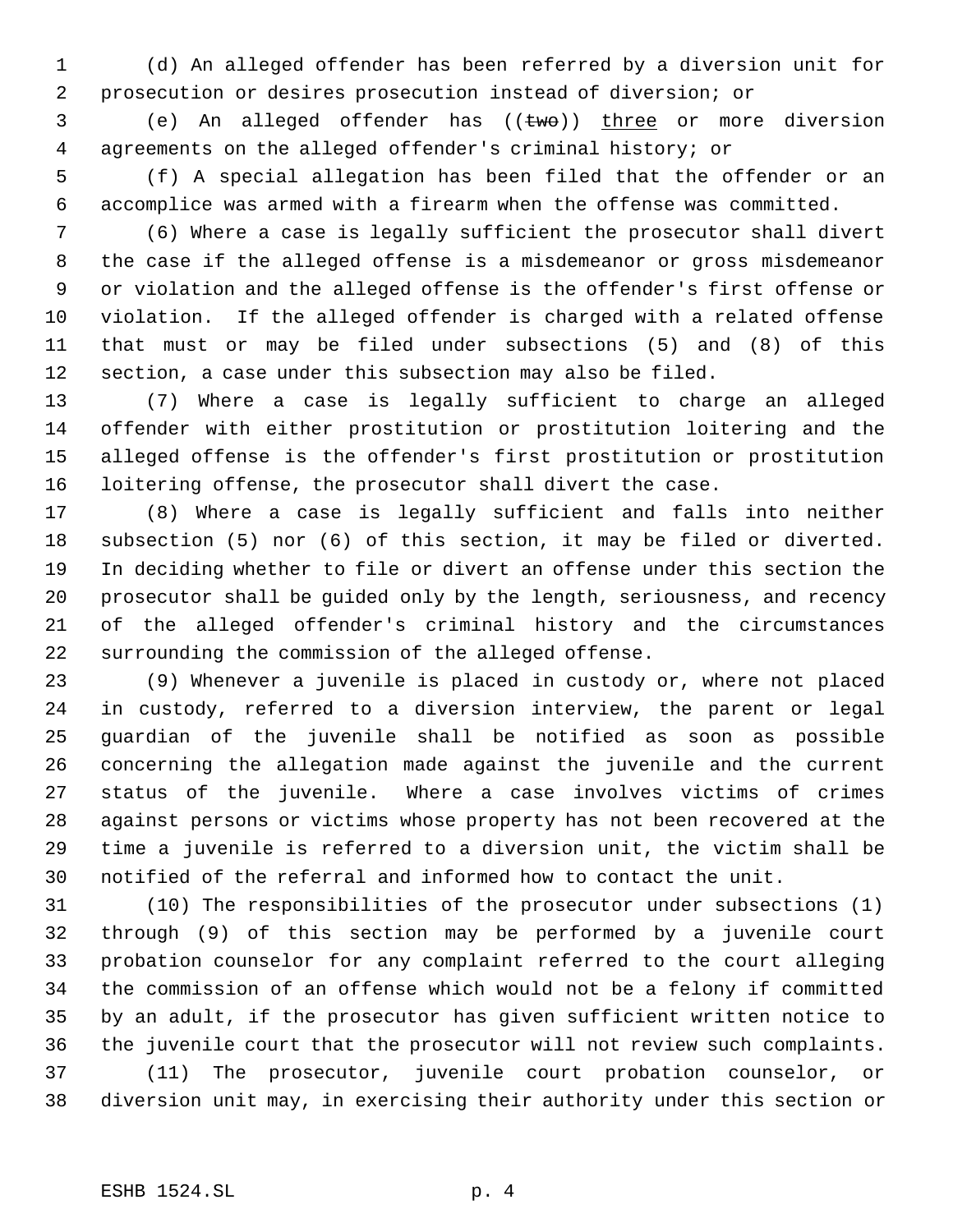RCW 13.40.080, refer juveniles to mediation or victim offender reconciliation programs. Such mediation or victim offender reconciliation programs shall be voluntary for victims.

 **Sec. 4.** RCW 13.40.080 and 2012 c 201 s 2 are each amended to read as follows:

 (1) A diversion agreement shall be a contract between a juvenile accused of an offense and a diversion unit whereby the juvenile agrees to fulfill certain conditions in lieu of prosecution. Such agreements may be entered into only after the prosecutor, or probation counselor pursuant to this chapter, has determined that probable cause exists to believe that a crime has been committed and that the juvenile committed it. Such agreements shall be entered into as expeditiously as possible.

 (2) A diversion agreement shall be limited to one or more of the following:

 (a) Community restitution not to exceed one hundred fifty hours, not to be performed during school hours if the juvenile is attending school;

 (b) Restitution limited to the amount of actual loss incurred by any victim;

 (c) Attendance at up to ten hours of counseling and/or up to twenty hours of educational or informational sessions at a community agency. The educational or informational sessions may include sessions relating 24 to respect for self, others, and authority; victim awareness; accountability; self-worth; responsibility; work ethics; good 26 citizenship; literacy; and life skills. If an assessment identifies 27 mental health needs, a youth may access up to thirty hours of counseling. The counseling sessions may include services demonstrated 29 to improve behavioral health and reduce recidivism. For purposes of this section, "community agency" may also mean a community-based 31 nonprofit organization, a physician, a counselor, a school, or a 32 treatment provider, if approved by the diversion unit. The state shall not be liable for costs resulting from the diversion unit exercising the option to permit diversion agreements to mandate attendance at up 35 to  $((ten))$  thirty hours of counseling and/or up to twenty hours of educational or informational sessions;

(d) A fine, not to exceed one hundred dollars;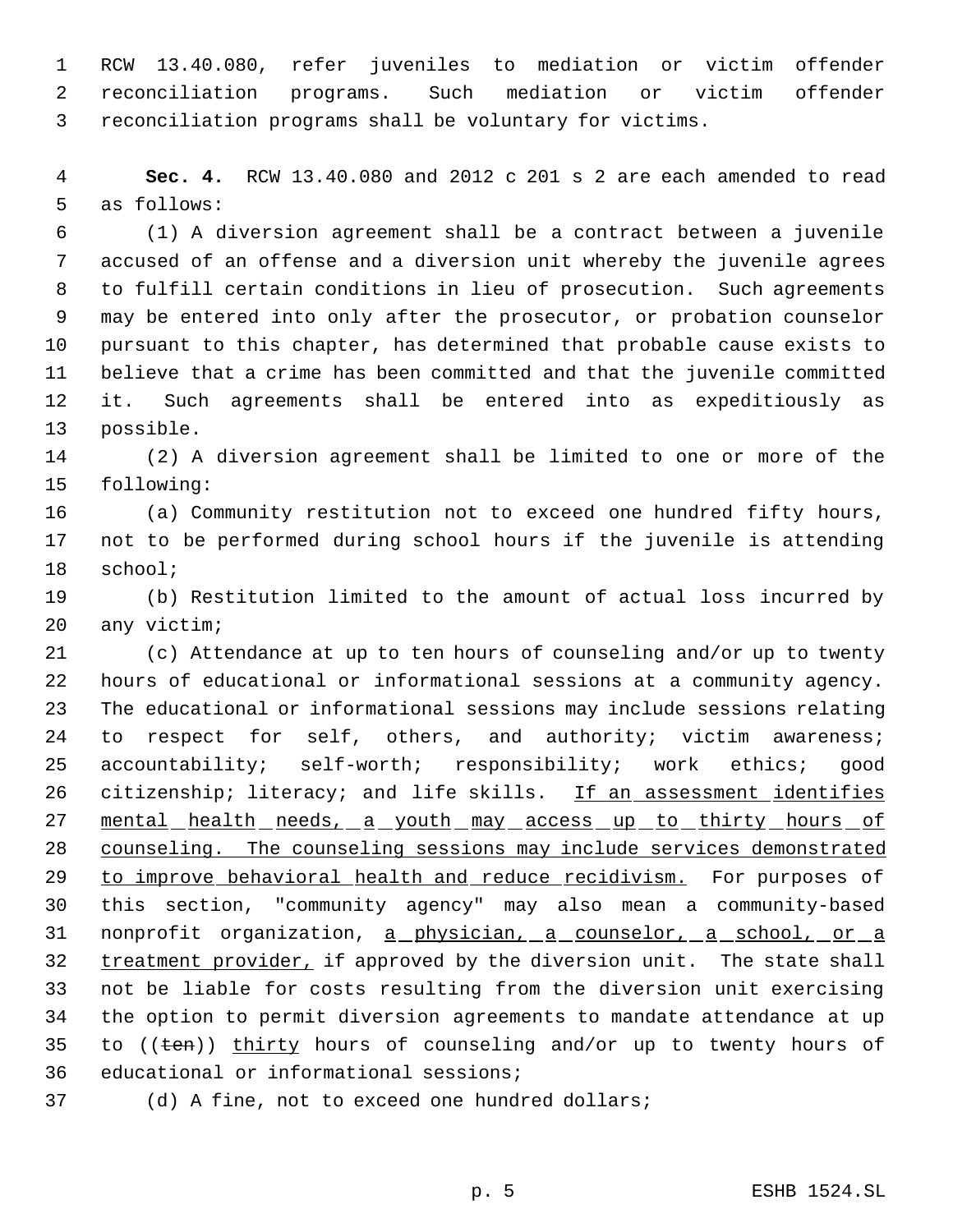(e) Requirements to remain during specified hours at home, school, or work, and restrictions on leaving or entering specified geographical areas; and

 (f) Upon request of any victim or witness, requirements to refrain from any contact with victims or witnesses of offenses committed by the juvenile.

 (3) Notwithstanding the provisions of subsection (2) of this section, youth courts are not limited to the conditions imposed by subsection (2) of this section in imposing sanctions on juveniles pursuant to RCW 13.40.630.

 (4) In assessing periods of community restitution to be performed and restitution to be paid by a juvenile who has entered into a diversion agreement, the court officer to whom this task is assigned shall consult with the juvenile's custodial parent or parents or guardian. To the extent possible, the court officer shall advise the victims of the juvenile offender of the diversion process, offer victim impact letter forms and restitution claim forms, and involve members of the community. Such members of the community shall meet with the juvenile and advise the court officer as to the terms of the diversion agreement and shall supervise the juvenile in carrying out its terms.

 (5)(a) A diversion agreement may not exceed a period of six months and may include a period extending beyond the eighteenth birthday of the divertee.

 (b) If additional time is necessary for the juvenile to complete restitution to a victim, the time period limitations of this subsection may be extended by an additional six months.

 (c) If the juvenile has not paid the full amount of restitution by the end of the additional six-month period, then the juvenile shall be referred to the juvenile court for entry of an order establishing the amount of restitution still owed to the victim. In this order, the court shall also determine the terms and conditions of the restitution, including a payment plan extending up to ten years if the court determines that the juvenile does not have the means to make full restitution over a shorter period. For the purposes of this subsection (5)(c), the juvenile shall remain under the court's jurisdiction for a maximum term of ten years after the juvenile's eighteenth birthday. Prior to the expiration of the initial ten-year period, the juvenile court may extend the judgment for restitution an additional ten years.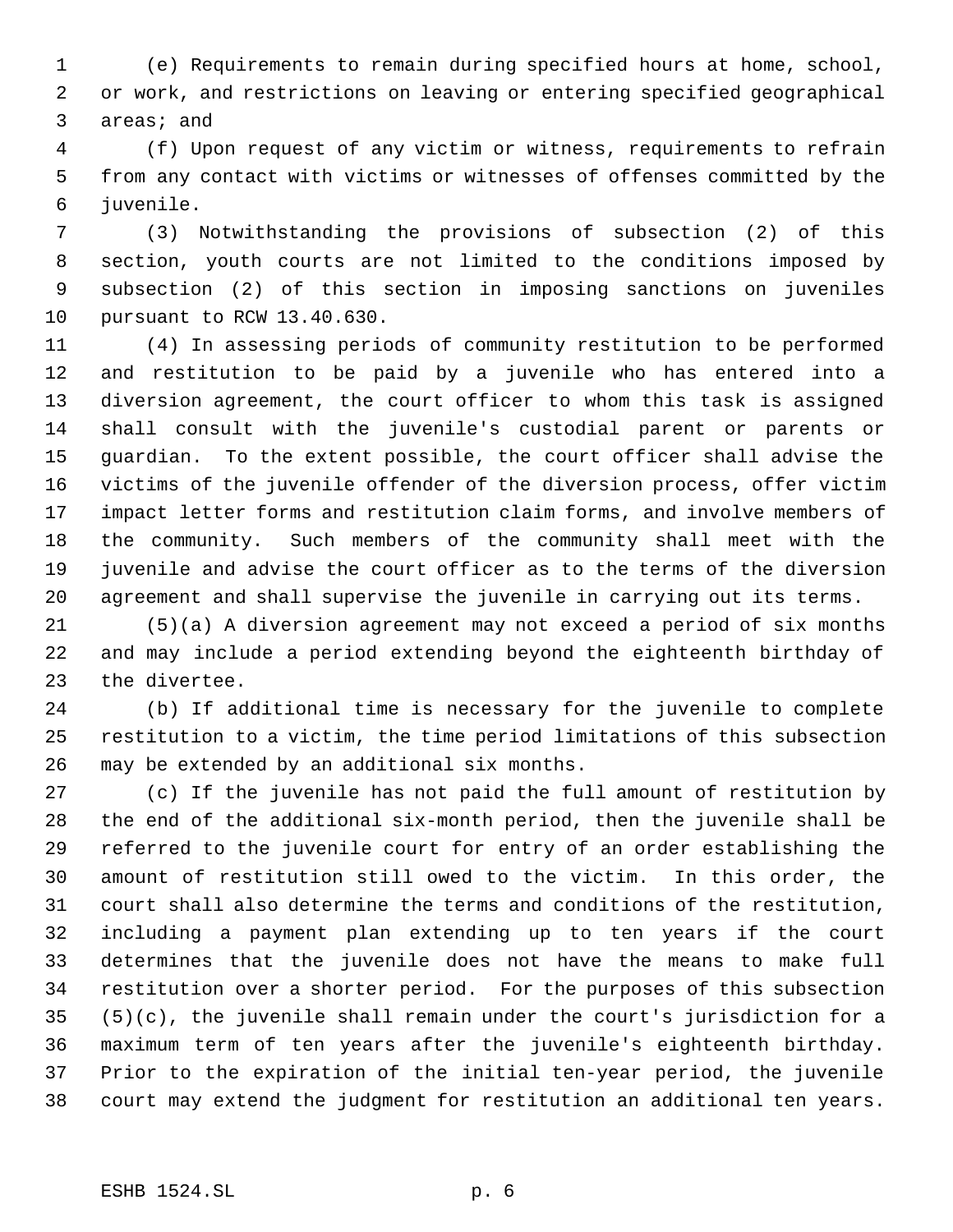The court may relieve the juvenile of the requirement to pay full or partial restitution if the juvenile reasonably satisfies the court that he or she does not have the means to make full or partial restitution and could not reasonably acquire the means to pay the restitution over a ten-year period. If the court relieves the juvenile of the requirement to pay full or partial restitution, the court may order an amount of community restitution that the court deems appropriate. The county clerk shall make disbursements to victims named in the order. The restitution to victims named in the order shall be paid prior to any payment for other penalties or monetary assessments. A juvenile under obligation to pay restitution may petition the court for modification of the restitution order.

 (6) The juvenile shall retain the right to be referred to the court at any time prior to the signing of the diversion agreement.

 (7) Divertees and potential divertees shall be afforded due process in all contacts with a diversion unit regardless of whether the juveniles are accepted for diversion or whether the diversion program is successfully completed. Such due process shall include, but not be limited to, the following:

 (a) A written diversion agreement shall be executed stating all conditions in clearly understandable language;

 (b) Violation of the terms of the agreement shall be the only grounds for termination;

 (c) No divertee may be terminated from a diversion program without being given a court hearing, which hearing shall be preceded by:

 (i) Written notice of alleged violations of the conditions of the diversion program; and

28 (ii) Disclosure of all evidence to be offered against the divertee; (d) The hearing shall be conducted by the juvenile court and shall include:

(i) Opportunity to be heard in person and to present evidence;

(ii) The right to confront and cross-examine all adverse witnesses;

 (iii) A written statement by the court as to the evidence relied on and the reasons for termination, should that be the decision; and

 (iv) Demonstration by evidence that the divertee has substantially violated the terms of his or her diversion agreement;

 (e) The prosecutor may file an information on the offense for which the divertee was diverted: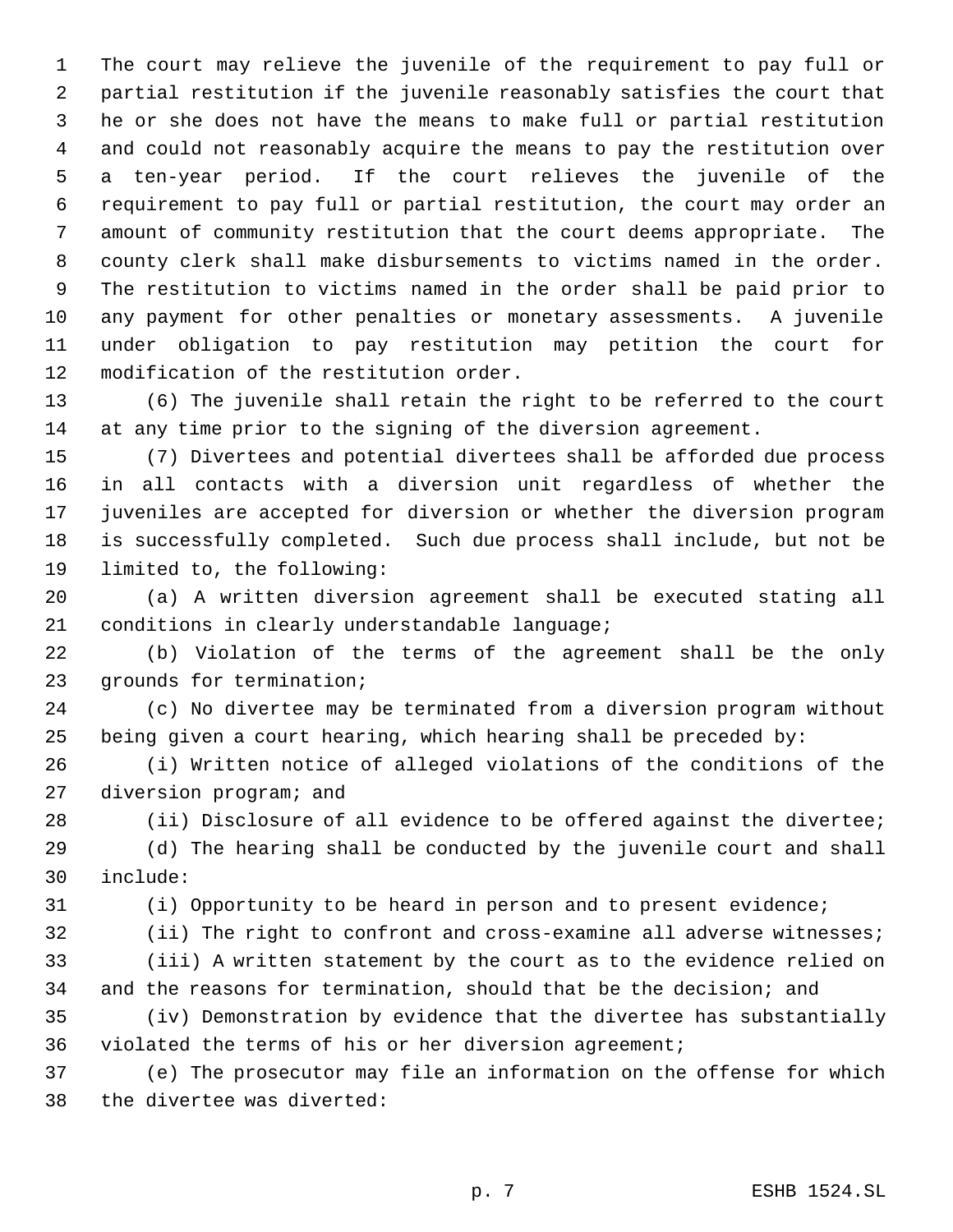(i) In juvenile court if the divertee is under eighteen years of age; or

 (ii) In superior court or the appropriate court of limited jurisdiction if the divertee is eighteen years of age or older.

 (8) The diversion unit shall, subject to available funds, be responsible for providing interpreters when juveniles need interpreters to effectively communicate during diversion unit hearings or negotiations.

 (9) The diversion unit shall be responsible for advising a divertee of his or her rights as provided in this chapter.

 (10) The diversion unit may refer a juvenile to a restorative justice program, community-based counseling, or treatment programs.

 (11) The right to counsel shall inure prior to the initial interview for purposes of advising the juvenile as to whether he or she desires to participate in the diversion process or to appear in the juvenile court. The juvenile may be represented by counsel at any critical stage of the diversion process, including intake interviews and termination hearings. The juvenile shall be fully advised at the intake of his or her right to an attorney and of the relevant services an attorney can provide. For the purpose of this section, intake interviews mean all interviews regarding the diversion agreement process.

 The juvenile shall be advised that a diversion agreement shall constitute a part of the juvenile's criminal history as defined by RCW 13.40.020(7). A signed acknowledgment of such advisement shall be obtained from the juvenile, and the document shall be maintained by the diversion unit together with the diversion agreement, and a copy of both documents shall be delivered to the prosecutor if requested by the prosecutor. The supreme court shall promulgate rules setting forth the content of such advisement in simple language.

 (12) When a juvenile enters into a diversion agreement, the juvenile court may receive only the following information for dispositional purposes:

(a) The fact that a charge or charges were made;

(b) The fact that a diversion agreement was entered into;

(c) The juvenile's obligations under such agreement;

 (d) Whether the alleged offender performed his or her obligations under such agreement; and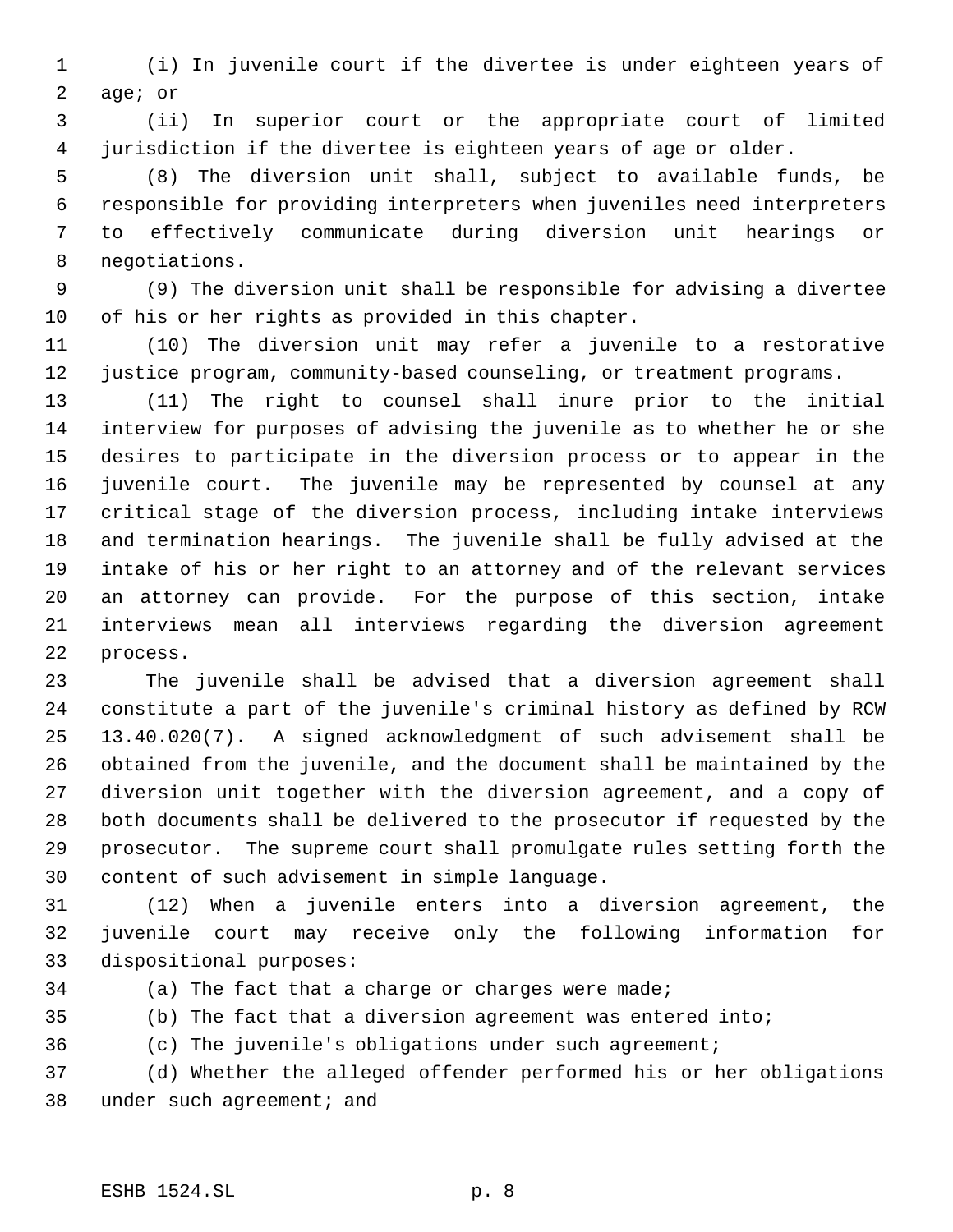(e) The facts of the alleged offense.

 (13) A diversion unit may refuse to enter into a diversion agreement with a juvenile. When a diversion unit refuses to enter a diversion agreement with a juvenile, it shall immediately refer such juvenile to the court for action and shall forward to the court the criminal complaint and a detailed statement of its reasons for refusing to enter into a diversion agreement. The diversion unit shall also immediately refer the case to the prosecuting attorney for action if such juvenile violates the terms of the diversion agreement.

 (14) A diversion unit may, in instances where it determines that the act or omission of an act for which a juvenile has been referred to it involved no victim, or where it determines that the juvenile referred to it has no prior criminal history and is alleged to have committed an illegal act involving no threat of or instance of actual physical harm and involving not more than fifty dollars in property loss or damage and that there is no loss outstanding to the person or firm suffering such damage or loss, counsel and release or release such a juvenile without entering into a diversion agreement. A diversion unit's authority to counsel and release a juvenile under this subsection includes the authority to refer the juvenile to community- based counseling or treatment programs or a restorative justice program. Any juvenile released under this subsection shall be advised that the act or omission of any act for which he or she had been referred shall constitute a part of the juvenile's criminal history as defined by RCW 13.40.020(7). A signed acknowledgment of such advisement shall be obtained from the juvenile, and the document shall be maintained by the unit, and a copy of the document shall be delivered to the prosecutor if requested by the prosecutor. The supreme court shall promulgate rules setting forth the content of such advisement in simple language. A juvenile determined to be eligible by a diversion unit for release as provided in this subsection shall retain the same right to counsel and right to have his or her case referred to the court for formal action as any other juvenile referred to the unit.

 (15) A diversion unit may supervise the fulfillment of a diversion agreement entered into before the juvenile's eighteenth birthday and which includes a period extending beyond the divertee's eighteenth birthday.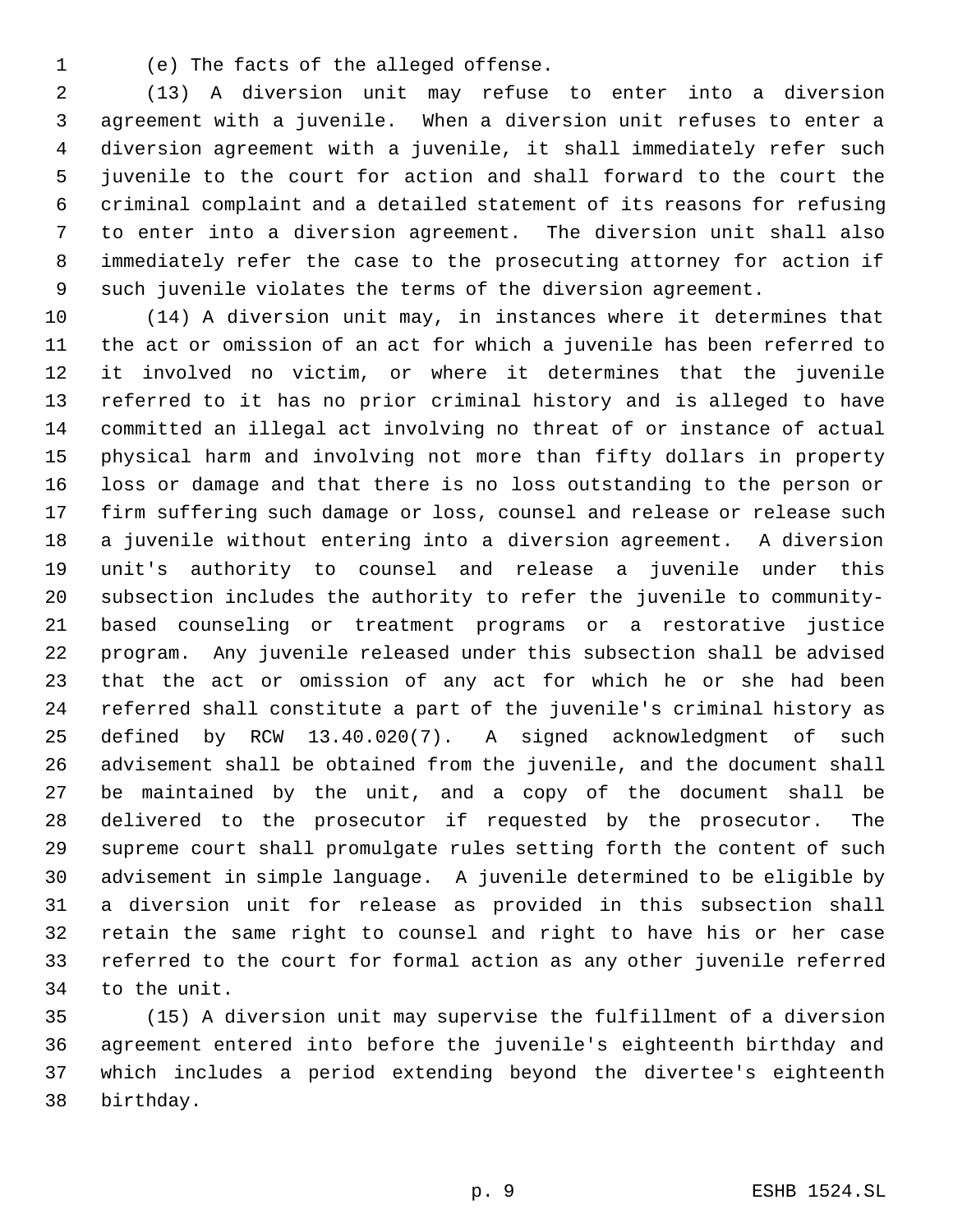(16) If a fine required by a diversion agreement cannot reasonably be paid due to a change of circumstance, the diversion agreement may be modified at the request of the divertee and with the concurrence of the diversion unit to convert an unpaid fine into community restitution. The modification of the diversion agreement shall be in writing and signed by the divertee and the diversion unit. The number of hours of community restitution in lieu of a monetary penalty shall be converted at the rate of the prevailing state minimum wage per hour.

 (17) Fines imposed under this section shall be collected and paid into the county general fund in accordance with procedures established by the juvenile court administrator under RCW 13.04.040 and may be used only for juvenile services. In the expenditure of funds for juvenile services, there shall be a maintenance of effort whereby counties exhaust existing resources before using amounts collected under this section.

 **Sec. 5.** RCW 13.40.127 and 2012 c 177 s 1 are each amended to read as follows:

 (1) A juvenile is eligible for deferred disposition unless he or she:

(a) Is charged with a sex or violent offense;

(b) Has a criminal history which includes any felony;

(c) Has a prior deferred disposition or deferred adjudication; or

(d) Has two or more adjudications.

 (2) The juvenile court may, upon motion at least fourteen days before commencement of trial and, after consulting the juvenile's custodial parent or parents or guardian and with the consent of the juvenile, continue the case for disposition for a period not to exceed one year from the date the juvenile is found guilty. The court shall consider whether the offender and the community will benefit from a deferred disposition before deferring the disposition. The court may waive the fourteen-day period anytime before the commencement of trial for good cause.

(3) Any juvenile who agrees to a deferral of disposition shall:

 (a) Stipulate to the admissibility of the facts contained in the written police report;

(b) Acknowledge that the report will be entered and used to support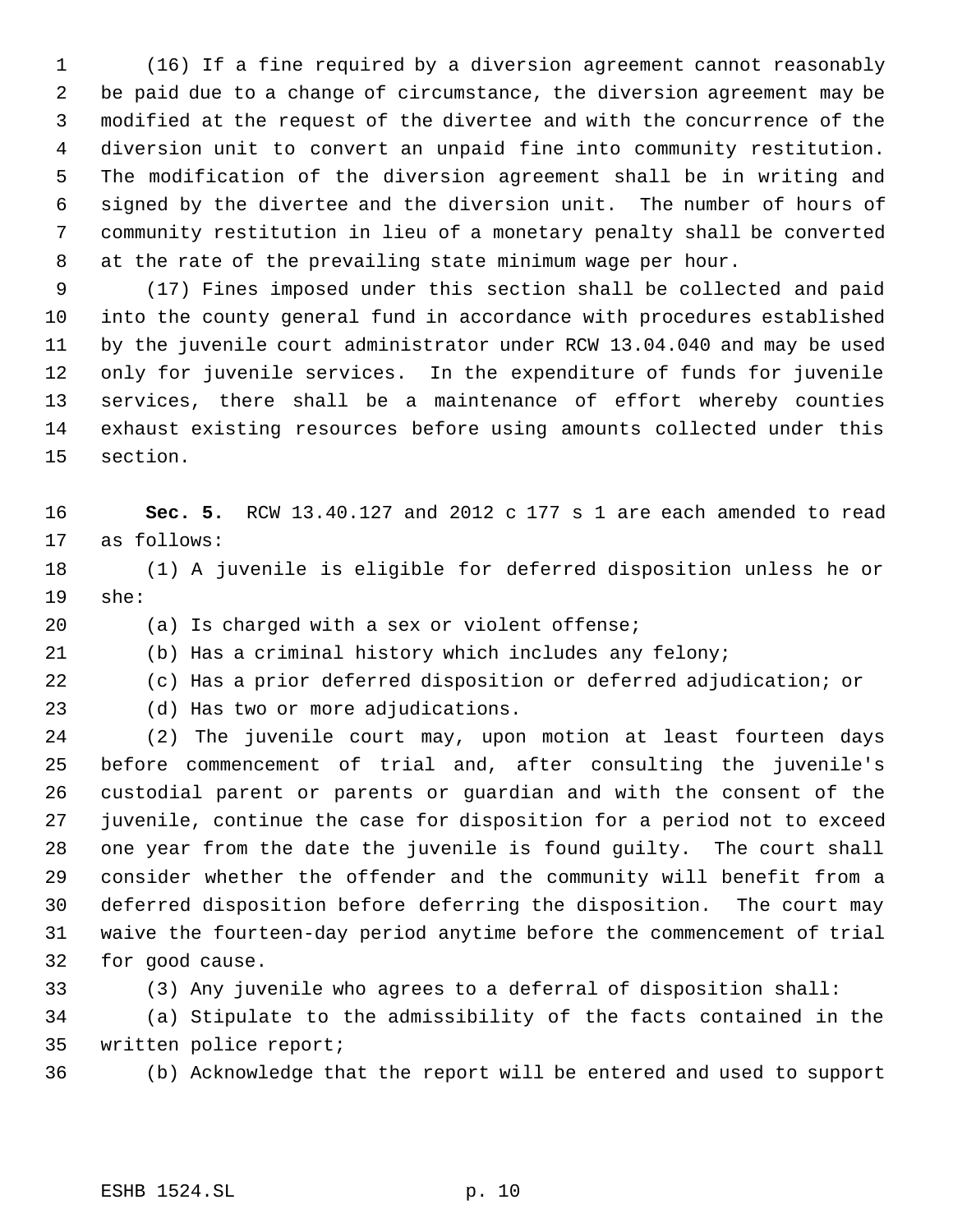a finding of guilt and to impose a disposition if the juvenile fails to comply with terms of supervision;

 (c) Waive the following rights to: (i) A speedy disposition; and (ii) call and confront witnesses; and

 (d) Acknowledge the direct consequences of being found guilty and the direct consequences that will happen if an order of disposition is entered.

 The adjudicatory hearing shall be limited to a reading of the court's record.

 (4) Following the stipulation, acknowledgment, waiver, and entry of a finding or plea of guilt, the court shall defer entry of an order of disposition of the juvenile.

 (5) Any juvenile granted a deferral of disposition under this section shall be placed under community supervision. The court may impose any conditions of supervision that it deems appropriate including posting a probation bond. Payment of restitution under RCW 13.40.190 shall be a condition of community supervision under this section.

 The court may require a juvenile offender convicted of animal cruelty in the first degree to submit to a mental health evaluation to determine if the offender would benefit from treatment and such intervention would promote the safety of the community. After consideration of the results of the evaluation, as a condition of community supervision, the court may order the offender to attend treatment to address issues pertinent to the offense.

26 The court may require the juvenile to undergo a mental health or 27 substance abuse assessment, or both. If the assessment identifies a need for treatment, conditions of supervision may include treatment for the assessed need that has been demonstrated to improve behavioral health and reduce recidivism.

 (6) A parent who signed for a probation bond has the right to notify the counselor if the juvenile fails to comply with the bond or conditions of supervision. The counselor shall notify the court and surety of any failure to comply. A surety shall notify the court of the juvenile's failure to comply with the probation bond. The state shall bear the burden to prove, by a preponderance of the evidence, that the juvenile has failed to comply with the terms of community supervision.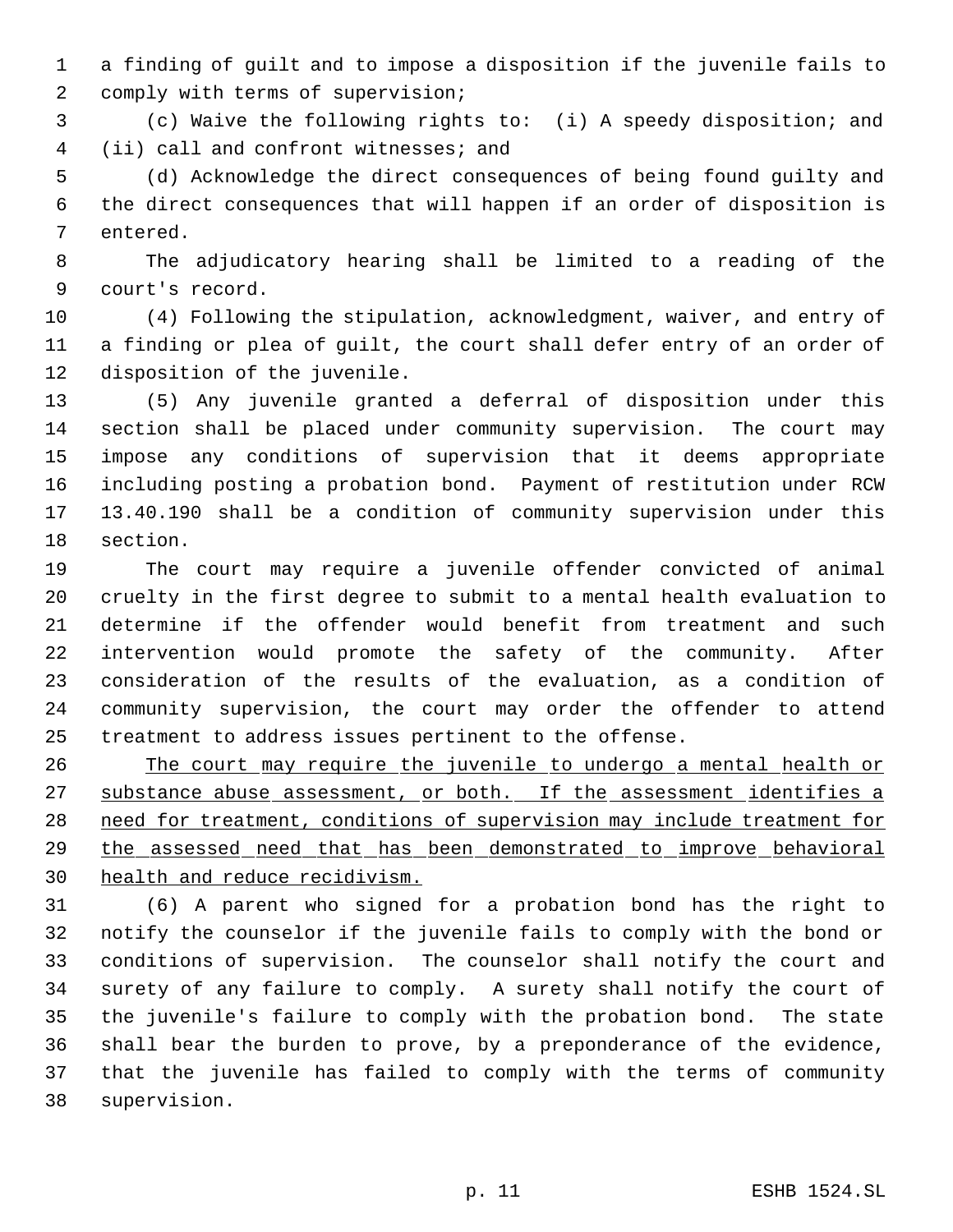(7)(a) Anytime prior to the conclusion of the period of supervision, the prosecutor or the juvenile's juvenile court community supervision counselor may file a motion with the court requesting the court revoke the deferred disposition based on the juvenile's lack of compliance or treat the juvenile's lack of compliance as a violation pursuant to RCW 13.40.200.

 (b) If the court finds the juvenile failed to comply with the terms of the deferred disposition, the court may:

 (i) Revoke the deferred disposition and enter an order of disposition; or

(ii) Impose sanctions for the violation pursuant to RCW 13.40.200.

 (8) At any time following deferral of disposition the court may, following a hearing, continue supervision for an additional one-year period for good cause.

 (9)(a) At the conclusion of the period of supervision, the court shall determine whether the juvenile is entitled to dismissal of the deferred disposition only when the court finds:

18 (i) The deferred disposition has not been previously revoked;

(ii) The juvenile has completed the terms of supervision;

 (iii) There are no pending motions concerning lack of compliance pursuant to subsection (7) of this section; and

 (iv) The juvenile has either paid the full amount of restitution, or, made a good faith effort to pay the full amount of restitution during the period of supervision.

 (b) If the court finds the juvenile is entitled to dismissal of the deferred disposition pursuant to (a) of this subsection, the juvenile's conviction shall be vacated and the court shall dismiss the case with prejudice, except that a conviction under RCW 16.52.205 shall not be vacated. Whenever a case is dismissed with restitution still owing, the court shall enter a restitution order pursuant to RCW 13.40.190 for any unpaid restitution. Jurisdiction to enforce payment and modify terms of the restitution order shall be the same as those set forth in RCW 13.40.190.

 (c) If the court finds the juvenile is not entitled to dismissal of the deferred disposition pursuant to (a) of this subsection, the court shall revoke the deferred disposition and enter an order of disposition. A deferred disposition shall remain a conviction unless